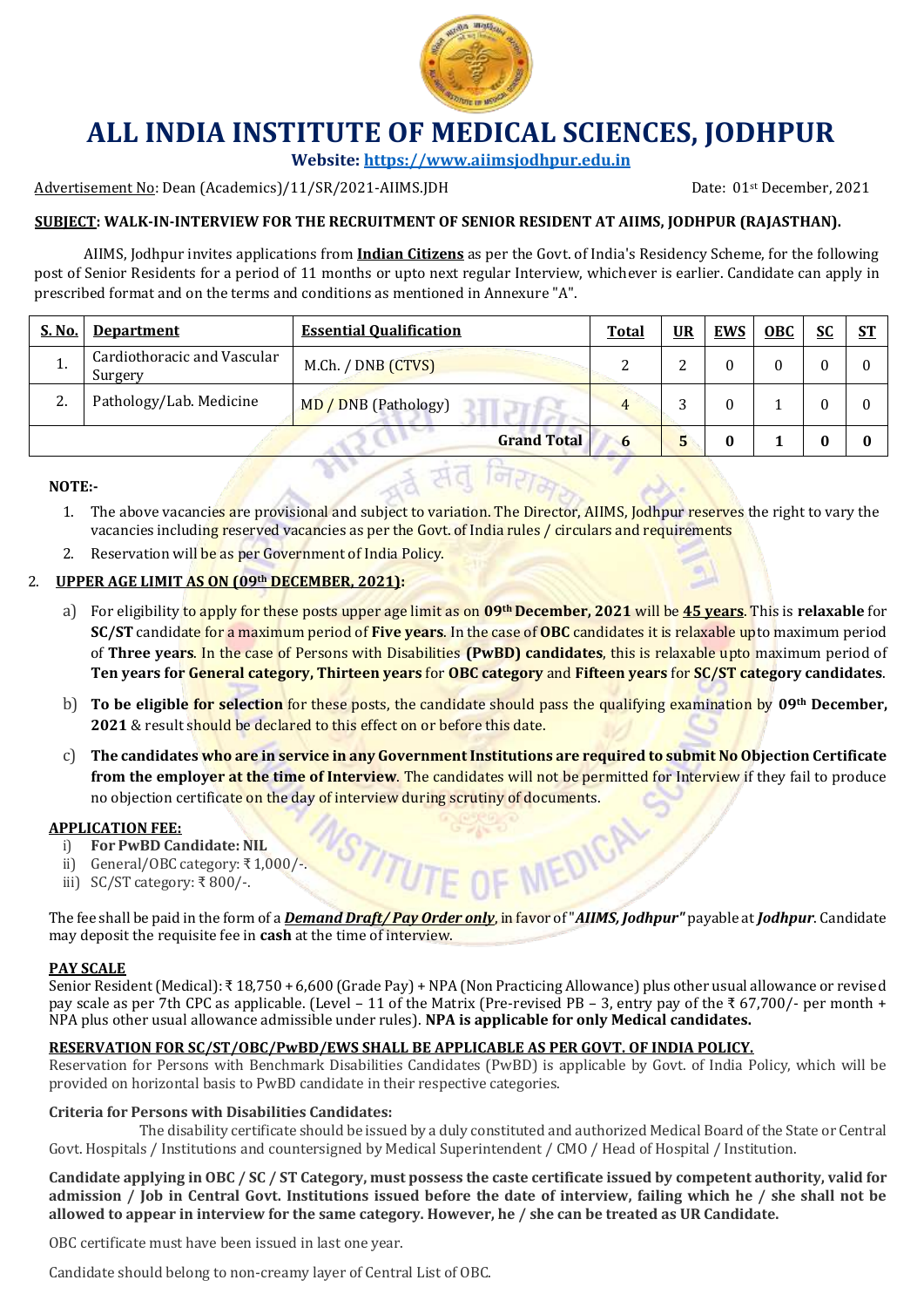In case candidate fails to produce valid OBC certificate for admission / Job in Central Government Institution or issued within one year at the time of interview / document verification his candidature will stand as cancelled.

#### **RESERVATION FOR ECONOMICALLY WEAKER SECTIONS (EWS):**

Persons who are not covered under the scheme of reservation for SC's, ST's and OBC's and whose family has gross annual income below ₹ 8 lakh (Rupees eight lakh only) are to be identified as EWS's for benefit of reservation. Income shall also include income from all sources i.e. salary, agriculture, business, profession, etc. for the financial year prior to the year of application. Such candidates should have valid income certificate on the date of application in the prescribed format or on the letter head of the issuing authority to this effect before filling the application and submit the same at the time of document verification, failing which their candidature will be rejected. For more information, please download **office order No. 36039/1/2019-Estt (Res), dated: 31st January, 2019 from Ministry of Personnel, Public Grievances & Pensions, Department of Personnel & Training.** *Or click on [https://dopt.gov.in/sites/default/files/ewsf28fT.PDF](https://www.google.co.in/url?sa=t&rct=j&q=&esrc=s&source=web&cd=1&ved=2ahUKEwiYlbP_45DiAhXBb30KHe5zBscQFjAAegQIBRAC&url=https%3A%2F%2Fdopt.gov.in%2Fsites%2Fdefault%2Ffiles%2Fewsf28fT.PDF&usg=AOvVaw3HFO-6P3VdqwZW4cZRJ-Rd)*

#### 3. **DATE AND VENUE:**

Interviews will be conducted on **09th December, 2021** at 09:00am at Medical College of AIIMS, Jodhpur (Rajasthan).

#### 4. **SELECTION PROCEDURE:**

The selection will be on the basis of the interview. The list of selected candidates will be uploaded on website [https://www.aiimsjodhpur.edu.in.](https://www.aiimsjodhpur.edu.in/) Candidates are advised to check the Institute website regularly for information.

#### 5. **DOCUMENTS TO BE PRODUCED IN ORIGINAL AT THE TIME OF INTERVIEW**

*The Candidate should bring following original documents and one set of self-attested photocopies at the time of Interview with application form:-*

- i. Identity Proof (PAN Card, Passport, Driving License, Voter Card, Aadhar Card etc.)
- ii. Address Proof.
- iii. Certificate showing Date of Birth (Passport/Birth Certificate/Driving License). *No Age relaxation would be available to SC/ST/OBC candidates applying for unreserved vacancies.*
- iv. Four recent passport size photographs.
- *v. Photocopies of PAN Card and Bank Passbook (At the time of Joining for only selected candidates).*
- vi. Class 10<sup>th</sup> & 12<sup>th</sup> Marksheet and Certificates.
- vii. Qualifying degree-
	- 1. MBBS/BDS/M.Sc Marksheet and degree certificates.
	- 2. MD/MDS/DNB/MS/Ph.D degree certificate.
	- 3. DM/M.Ch/DNB degree certificates.
- viii. Attempt and Internship Certificate.
- ix. Registration with Medical Council of India/State Medical Council.
- x. Experience Certificate (if have).
- xi. FMGE certificate conducted by NBE (For foreign graduate).
- xii. Reservation category Certificate (OBC\*/SC/ST/PwBD) *(\*Candidate should belong to non-creamy layer of Central List of OBC).*
- *xiii. In case of OBC candidate, the OBC certificate must be issued within one year (Older certificate will not be entertained).*
- xiv. No Objection Certificate, if candidate is working in Government Institution.
- xv. Publications.

*Note: Candidates who do not produce the above mentioned original documents at the time of interview will not be considered for selection.*

> **Dean (Academics)** AIIMS, Jodhpur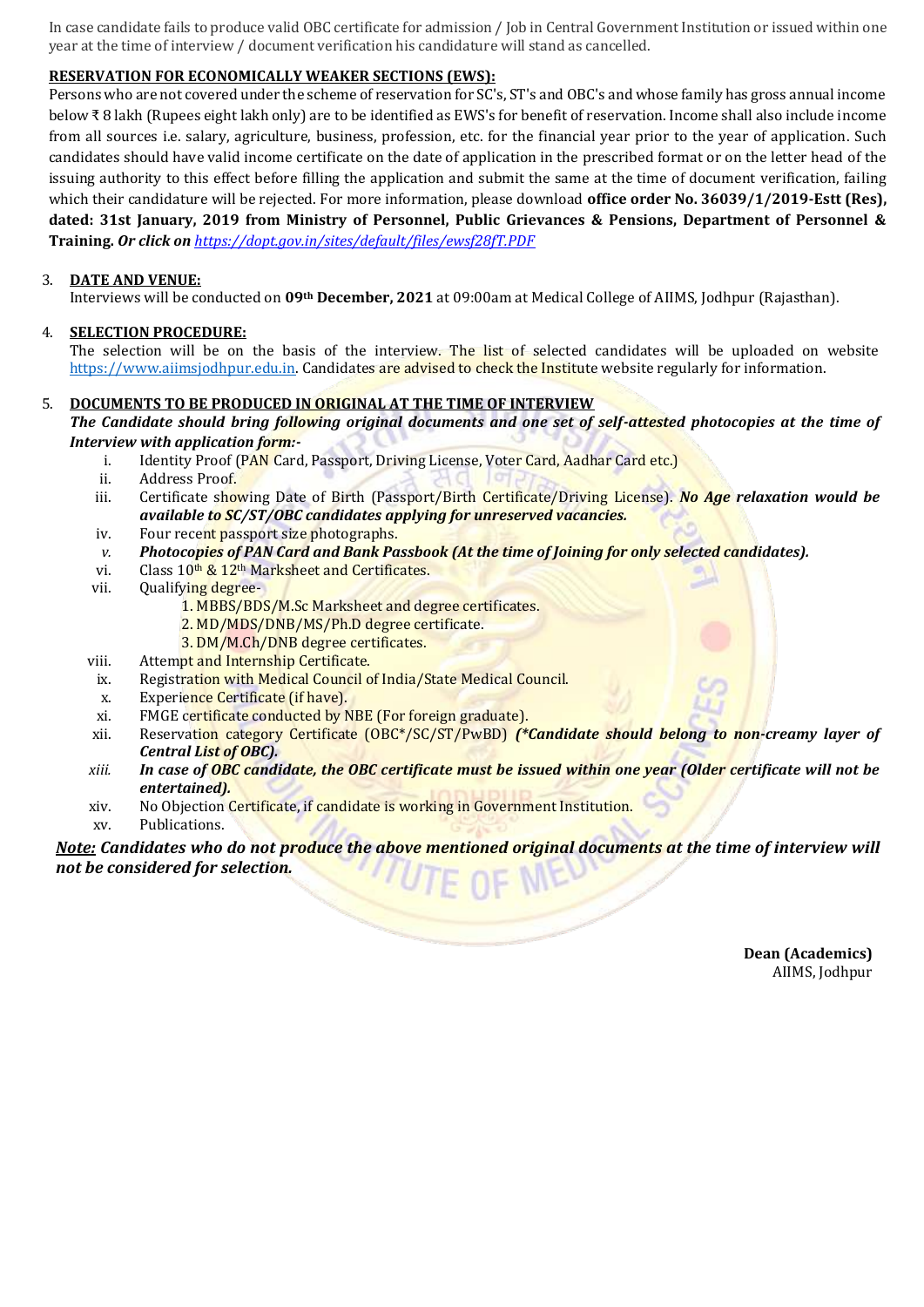

# **ALL INDIA INSTITUTE OF MEDICAL SCIENCES, JODHPUR**

**Website[: https://www.aiimsjodhpur.edu.in](https://www.aiimsjodhpur.edu.in/)**

#### **Annexure 'A' TERMS & CONDITIONS**

**Tenure: -** The appointment for a period of 11 months or upto next regular Interview, whichever is earlier. This appointment will not vest any right to claim by the candidate for permanent absorption in the institute OR for continued contractual appointment, which may be renewed or terminated as decided by the Institute.

**Remuneration**: - The appointment will entitle the appointee to a remuneration as per pay-scale.

The leave entitlement of the appointee shall be as per the Central Residency Scheme and Institute Policy.

The Competent Authority reserves the right to change the number of vacancies, withdraw the process in full or in part and also the right to reject any or all applications received without assigning any reasons or giving notice etc.

The prescribed qualification is minimum requirement and mere possessing the same does not entitle any candidate for selection.

This appointment is full time and private practice of any kind is prohibited.

He / She will have to work in shifts and can be posted at any place in the Institute.

He / She should also note that he/she will have to conform to the rules of discipline and conduct as applicable to the Institute employees.

No travelling or other allowances will be paid to the candidate for joining the post.

The candidate should not have been convicted by any Court of Law.

Canvassing in any form will render the candidate disqualified for the post.

If any declaration given or information furnished by the candidate proves to be false or if the candidate is found to have willfully suppressed any material information, he / she will be liable to be removed from services and such action as the appointing authority may deem fit.

The decision of the Competent Authority regarding selection of the candidate will be final and no representations will be entertained in this regard. The decision of the committee shall be final and binding.

*All disputes will be subject to jurisdiction of Court of Law at JODHPUR (Rajasthan).*

**Dean (Academics)** AIIMS, Jodhpur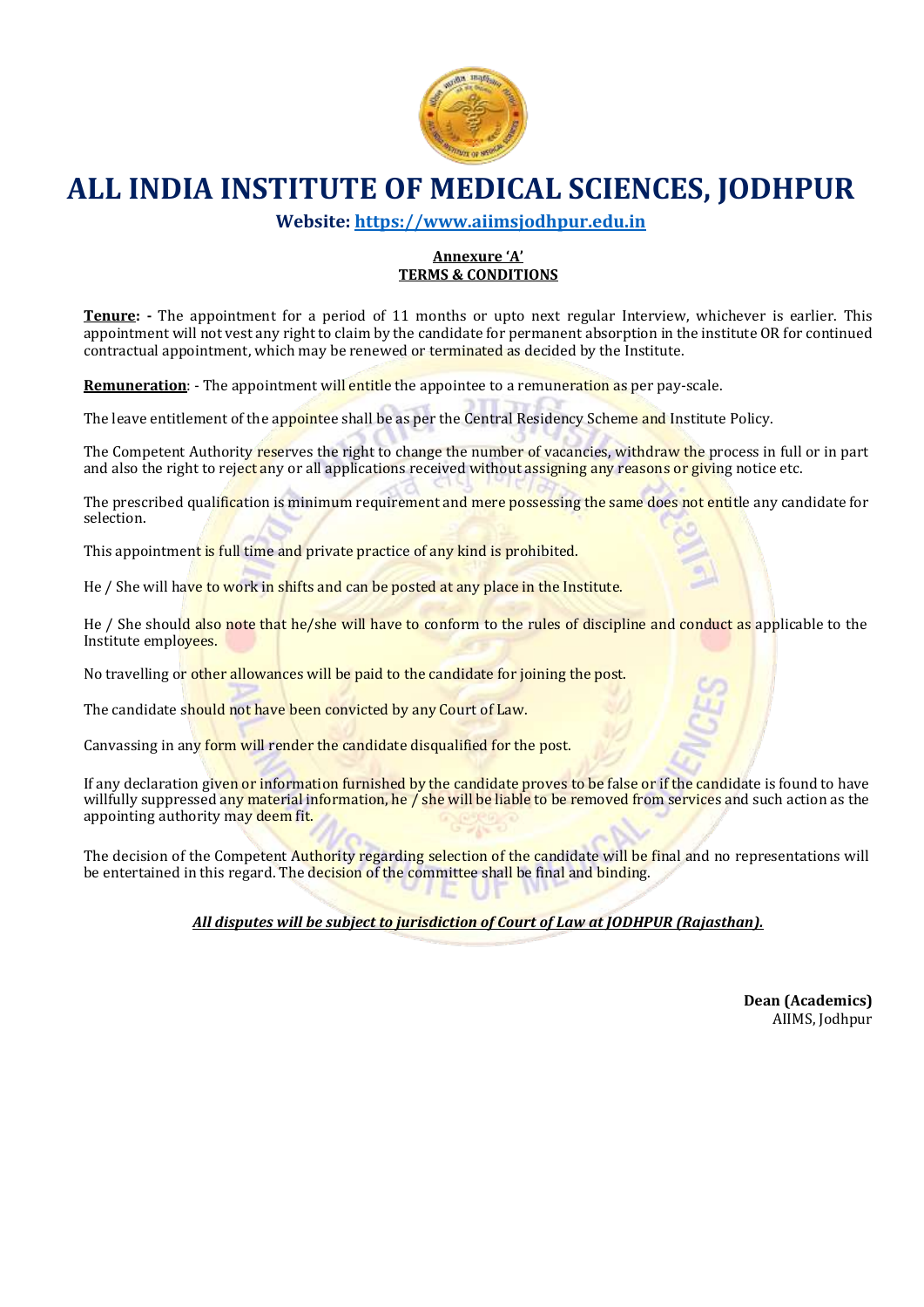

# **ALL INDIA INSTITUTE OF MEDICAL SCIENCES, JODHPUR**

Basni Phase-II, Jodhpur-342005 (Rajasthan) **Website[: https://www.aiimsjodhpur.edu.in](https://www.aiimsjodhpur.edu.in/)**

| Advertisement No.                                              |  |                           | Dean (Academics)/11/SR/2021-AIIMS.JDH |              |   |   |   |   |                                                    |  |                                                                |  |  |  |  |  |  |  |  |
|----------------------------------------------------------------|--|---------------------------|---------------------------------------|--------------|---|---|---|---|----------------------------------------------------|--|----------------------------------------------------------------|--|--|--|--|--|--|--|--|
| Name of the Department applied for                             |  |                           |                                       |              |   |   |   |   |                                                    |  | Please attached<br><b>Recent Passport</b><br><b>Size Photo</b> |  |  |  |  |  |  |  |  |
| Name of the Post                                               |  | <b>Senior Resident</b>    |                                       |              |   |   |   |   |                                                    |  |                                                                |  |  |  |  |  |  |  |  |
| Personal Details (IN CAPITAL LETTERS)                          |  |                           |                                       |              |   |   |   |   |                                                    |  |                                                                |  |  |  |  |  |  |  |  |
| 1. Full Name                                                   |  |                           |                                       |              |   |   |   |   |                                                    |  |                                                                |  |  |  |  |  |  |  |  |
| 2. Father's Name                                               |  |                           |                                       |              |   |   |   |   |                                                    |  |                                                                |  |  |  |  |  |  |  |  |
| 3. Address for<br>correspondence with<br>PIN code number       |  |                           |                                       |              |   |   |   |   |                                                    |  |                                                                |  |  |  |  |  |  |  |  |
| <b>4. Permanent Address</b><br>with PIN code number            |  |                           |                                       |              |   |   |   |   |                                                    |  |                                                                |  |  |  |  |  |  |  |  |
| 5. E-Mail Id (In Block Letter Only)                            |  |                           |                                       |              |   |   |   |   |                                                    |  |                                                                |  |  |  |  |  |  |  |  |
| 6. Phone / Cell No.                                            |  |                           | 9                                     | 1            |   |   |   |   |                                                    |  |                                                                |  |  |  |  |  |  |  |  |
| 7. Alternate Number                                            |  | $\ddot{}$                 | 9                                     | $\mathbf{1}$ |   |   |   |   |                                                    |  |                                                                |  |  |  |  |  |  |  |  |
| D<br>8. Date of Birth<br>(Please Attach Document for Evidence) |  |                           | M                                     | M            | Y | Y | Y | Y | 9. Nationality<br>10. State to which you<br>belong |  |                                                                |  |  |  |  |  |  |  |  |
| <b>11. For PwBD Candidate</b>                                  |  | <b>Type of Disability</b> |                                       |              |   |   |   |   |                                                    |  |                                                                |  |  |  |  |  |  |  |  |
|                                                                |  |                           |                                       |              |   |   |   |   |                                                    |  |                                                                |  |  |  |  |  |  |  |  |

| 12. Category (Please Tick | UR | <b>EWS</b> | OBC (NC) | υu | CIT. |
|---------------------------|----|------------|----------|----|------|
| only)                     |    |            |          |    |      |